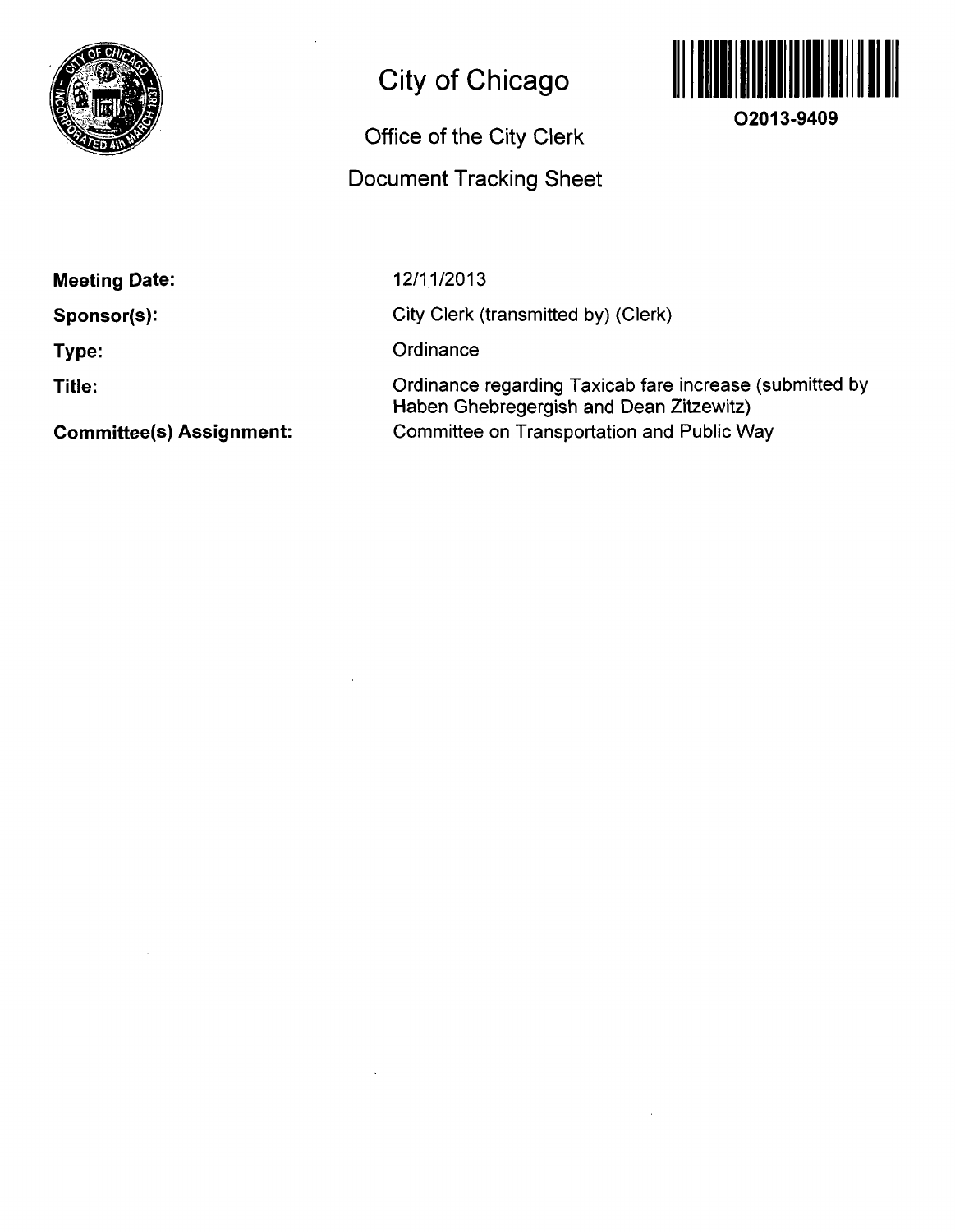December 3, 2013

Susana Mendoza, City Clerk 121 North LaSalle Street Room 107 Chicago, Illinois 60602

City Clerk Susana Mendoza:

Please introduce on our behalf, the enclosed citizen's ordinance regarding a taxicab fare increase to the City Council meeting on December 11, 2013 and please have this proposed ordinance referred to the Committee on Transportation and Public Way for their consideration.

hebregge

Haben Ghebregergish (617) 263-6058

Dean Zitzewitz (773) 425-7085

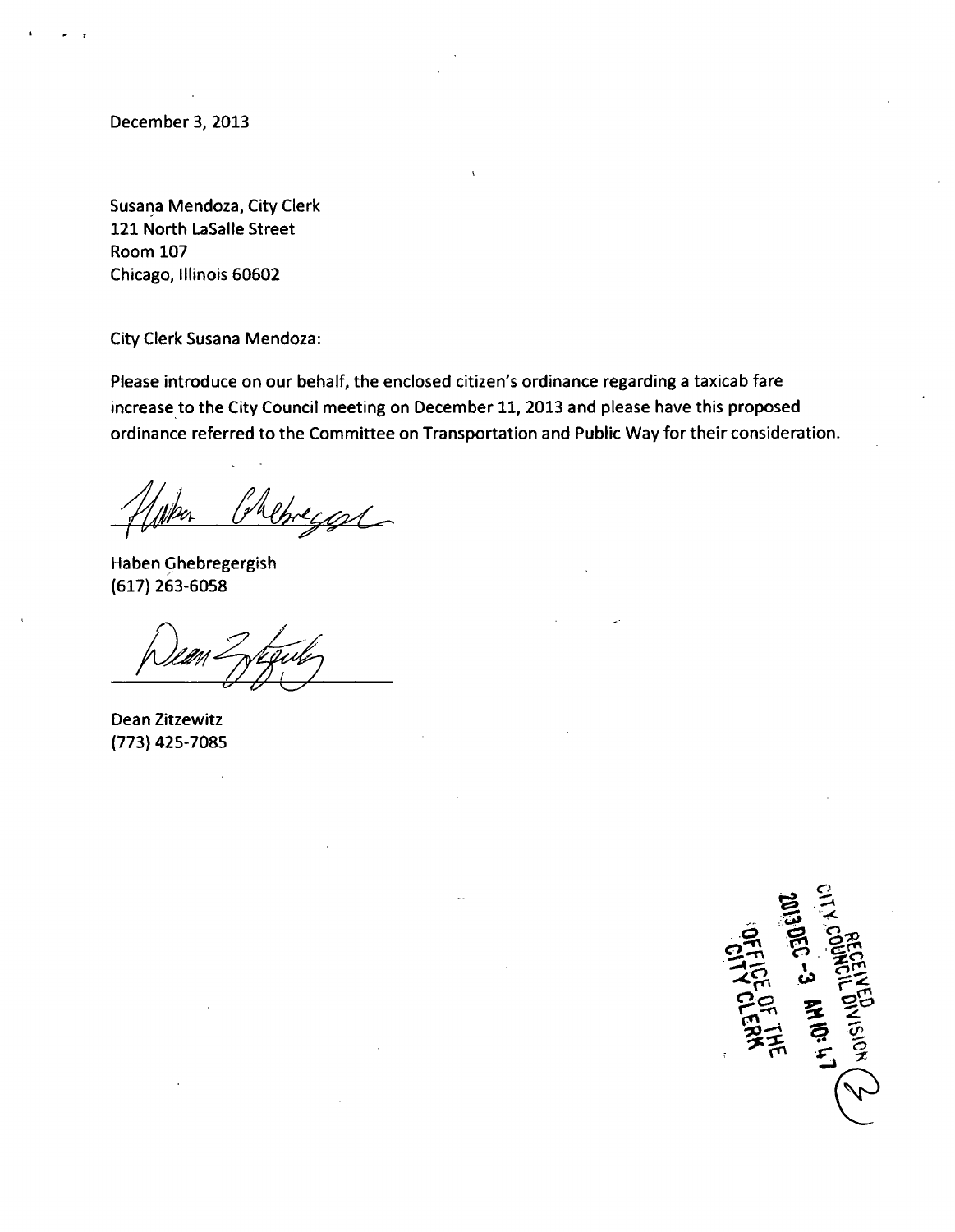$\frac{1}{2}$  $\frac{1}{2}$  ,  $\frac{1}{2}$ 

 $\frac{1}{2}$  $\mathcal{V}^{(1)}$ 

 $\label{eq:2} \frac{1}{2} \sum_{i=1}^n \frac{1}{2} \sum_{j=1}^n \frac{1}{2} \sum_{j=1}^n \frac{1}{2} \sum_{j=1}^n \frac{1}{2} \sum_{j=1}^n \frac{1}{2} \sum_{j=1}^n \frac{1}{2} \sum_{j=1}^n \frac{1}{2} \sum_{j=1}^n \frac{1}{2} \sum_{j=1}^n \frac{1}{2} \sum_{j=1}^n \frac{1}{2} \sum_{j=1}^n \frac{1}{2} \sum_{j=1}^n \frac{1}{2} \sum_{j=1}^n \frac{1}{$  $\frac{1}{2}$  $\hat{\vec{r}}$ 

 $\mathbb{R}^2$  $\mathcal{A}_{\mathcal{A}}$ 

 $\frac{1}{2}$  $\label{eq:2} \mathcal{F}_{\mathcal{G}} = \mathcal{F}^{\dagger} \mathcal{F}_{\mathcal{G}}$ 



 $\frac{1}{2}$  $\sim$ 

 $\hat{\bar{\lambda}}$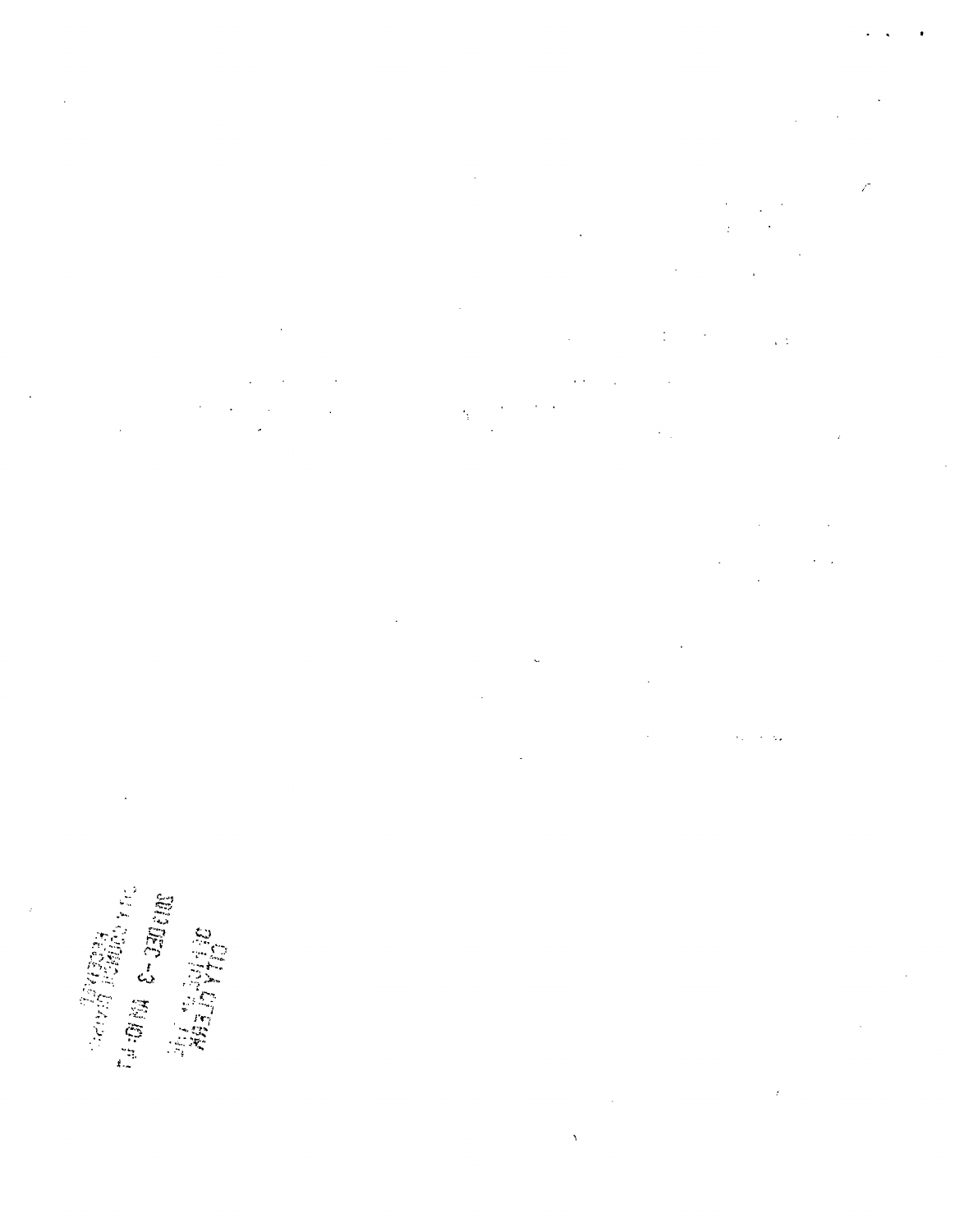**Be It ordained by the City Council of the City of Chicago the following ordinance is to be amended:** 

## **9-112-600 Taxicab rates of fare - Revision**

Portions omitted do not affect remainder of ordinance. Strikeouts reflect current ordinance. Underscored text is proposed ordinance.

(a) Commencing with the effective date of this Chapter, the rates of Fare for taxicabs shall be as set forth in this section:

<sup>1</sup>

For the first  $\frac{1}{9}$  1/8 mile or fraction thereof:  $\frac{53.25}{9}$ 

Forty-five cents of this initial mileage rate for the

first ten taxicab fares which a driver transports per

day is hereby designated for payment of workers'

compensation insurance.

| For each additional $\frac{1}{9}$ $\frac{1}{8}$ mile or fraction thereof: | \$.020\$50.30  |
|---------------------------------------------------------------------------|----------------|
| For each 36 43 seconds of time elapsed:                                   | \$0.20\$50.25  |
| For the first additional passenger over the age12                         | <b>S1.00</b>   |
| years and under the age of 65 years.                                      |                |
| For each additional passenger, after the first                            | $$0.50$ \$1.00 |
| additional passenger, over the age of 12 and under the                    |                |
| age of 65 years:                                                          |                |
| Vomit clean-up fee:                                                       | \$50.00        |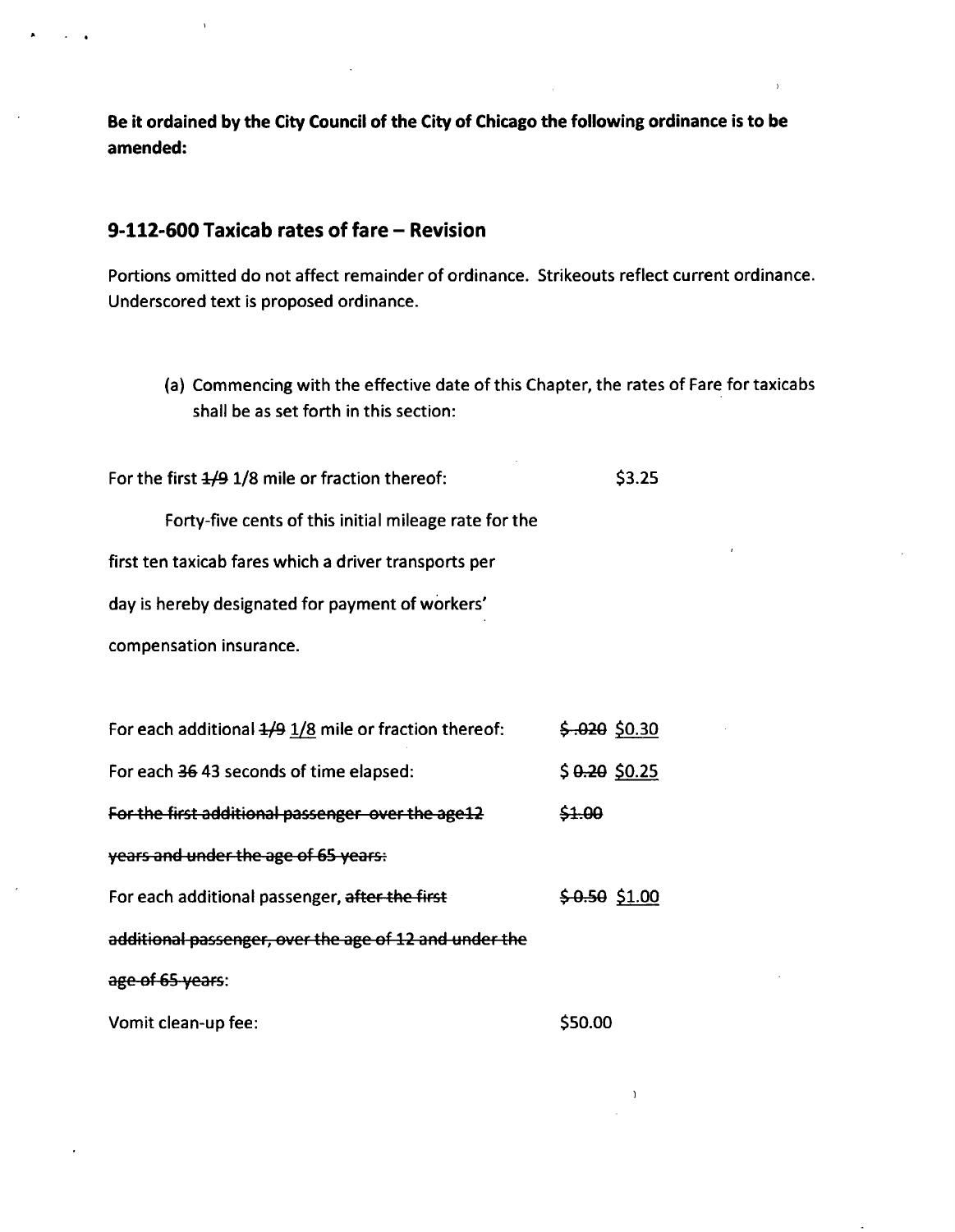and the state of the state of the state of the state of the state of the state of the state of the state of the  $\mathcal{L}(\mathcal{L})$  , and  $\mathcal{L}(\mathcal{L})$  and  $\mathcal{L}(\mathcal{L})$ 

○ 1000 1000 新たて数の2000 行動を受け、1000 2000

and the companion of the companion of the companion of the companion of the companion of the companion  $\label{eq:3.1} \mathcal{L}(\mathcal{L}(\mathcal{L}))=\mathcal{L}(\mathcal{L}(\mathcal{L}(\mathcal{L}(\mathcal{L}(\mathcal{L}(\mathcal{L}(\mathcal{L}(\mathcal{L}(\mathcal{L}(\mathcal{L}(\mathcal{L}(\mathcal{L}(\mathcal{L}(\mathcal{L}(\mathcal{L}(\mathcal{L}(\mathcal{L}(\mathcal{L}(\mathcal{L}(\mathcal{L}(\mathcal{L}(\mathcal{L}(\mathcal{L}(\mathcal{L}(\mathcal{L}(\mathcal{L}(\mathcal{L}(\mathcal{L}(\mathcal{L}(\mathcal{L}(\mathcal{L}(\$ 

. So that is the matrix of the same contribution of the power compact of the state that  $\mathcal{L}(\mathcal{L})$ and a series of the contract of the con-

> a de la companya de la companya de la companya de la companya de la companya de la companya de la companya de<br>La companya de la companya de la companya de la companya de la companya de la companya de la companya de la co  $\mathcal{L}^{\mathcal{L}}$  and  $\mathcal{L}^{\mathcal{L}}$  are the second conditions of the second conditions of  $\mathcal{L}^{\mathcal{L}}$

> > $\mathcal{L}^{\mathcal{L}}(\mathcal{L}^{\mathcal{L}})$  , where  $\mathcal{L}^{\mathcal{L}}(\mathcal{L}^{\mathcal{L}})$  and  $\mathcal{L}^{\mathcal{L}}(\mathcal{L}^{\mathcal{L}})$  , and the properties

where  $\alpha$  is a simple polarization of the properties of the simple polarization of the properties of the  $\alpha$ The control of the control and

where the contribution of the contribution of  $\mathcal{H}^{\alpha}$  for the contribution of  $\mathcal{H}^{\alpha}$  $\mathcal{M}(\mathcal{C}) = \{ \mathcal{M}(\mathcal{C}) \mid \mathcal{C} \in \mathcal{C} \} \text{ and } \mathcal{C} = \{ \mathcal{C} \mid \mathcal{C} \in \mathcal{C} \} \text{ and } \mathcal{C} = \{ \mathcal{C} \mid \mathcal{C} \in \mathcal{C} \} \text{ and } \mathcal{C} = \{ \mathcal{C} \mid \mathcal{C} \in \mathcal{C} \} \text{ and } \mathcal{C} = \{ \mathcal{C} \mid \mathcal{C} \in \mathcal{C} \} \text{ and } \mathcal{C} = \{ \mathcal{C} \mid \$ the contract of the contract of the contract of the contract of the contract of the  $\mathcal{L}(\mathcal{L}(\mathcal{L}))$  and  $\mathcal{L}(\mathcal{L}(\mathcal{L}))$  is a function of the following  $\mathcal{L}(\mathcal{L})$ the control of the control of the problem of the control of the control of the

 $\label{eq:2.1} \mathcal{L}_{\mathcal{A}}(\mathcal{A})=\mathcal{L}_{\mathcal{A}}(\mathcal{A})=\mathcal{L}_{\mathcal{A}}(\mathcal{A})=\mathcal{L}_{\mathcal{A}}(\mathcal{A})=\mathcal{L}_{\mathcal{A}}(\mathcal{A})=\mathcal{L}_{\mathcal{A}}(\mathcal{A})=\mathcal{L}_{\mathcal{A}}(\mathcal{A})=\mathcal{L}_{\mathcal{A}}(\mathcal{A})$  $\mathcal{L}(\mathcal{L}^{\mathcal{L}}_{\mathcal{L}})$  and the contribution of the contribution of the contribution of the contribution of  $\mathcal{L}^{\mathcal{L}}$ **这个人都是不是一个人的人,我们也不是不是不是不是不是不是不是** 

 $\mathcal{L}(\mathcal{A})$  and  $\mathcal{L}(\mathcal{A})$ 

 $\label{eq:2.1} \frac{1}{\sqrt{2\pi}}\sum_{i=1}^N\frac{1}{\sqrt{2\pi}}\sum_{i=1}^N\frac{1}{\sqrt{2\pi}}\sum_{i=1}^N\frac{1}{\sqrt{2\pi}}\sum_{i=1}^N\frac{1}{\sqrt{2\pi}}\sum_{i=1}^N\frac{1}{\sqrt{2\pi}}\sum_{i=1}^N\frac{1}{\sqrt{2\pi}}\sum_{i=1}^N\frac{1}{\sqrt{2\pi}}\sum_{i=1}^N\frac{1}{\sqrt{2\pi}}\sum_{i=1}^N\frac{1}{\sqrt{2\pi}}\sum_{i=1}^N\$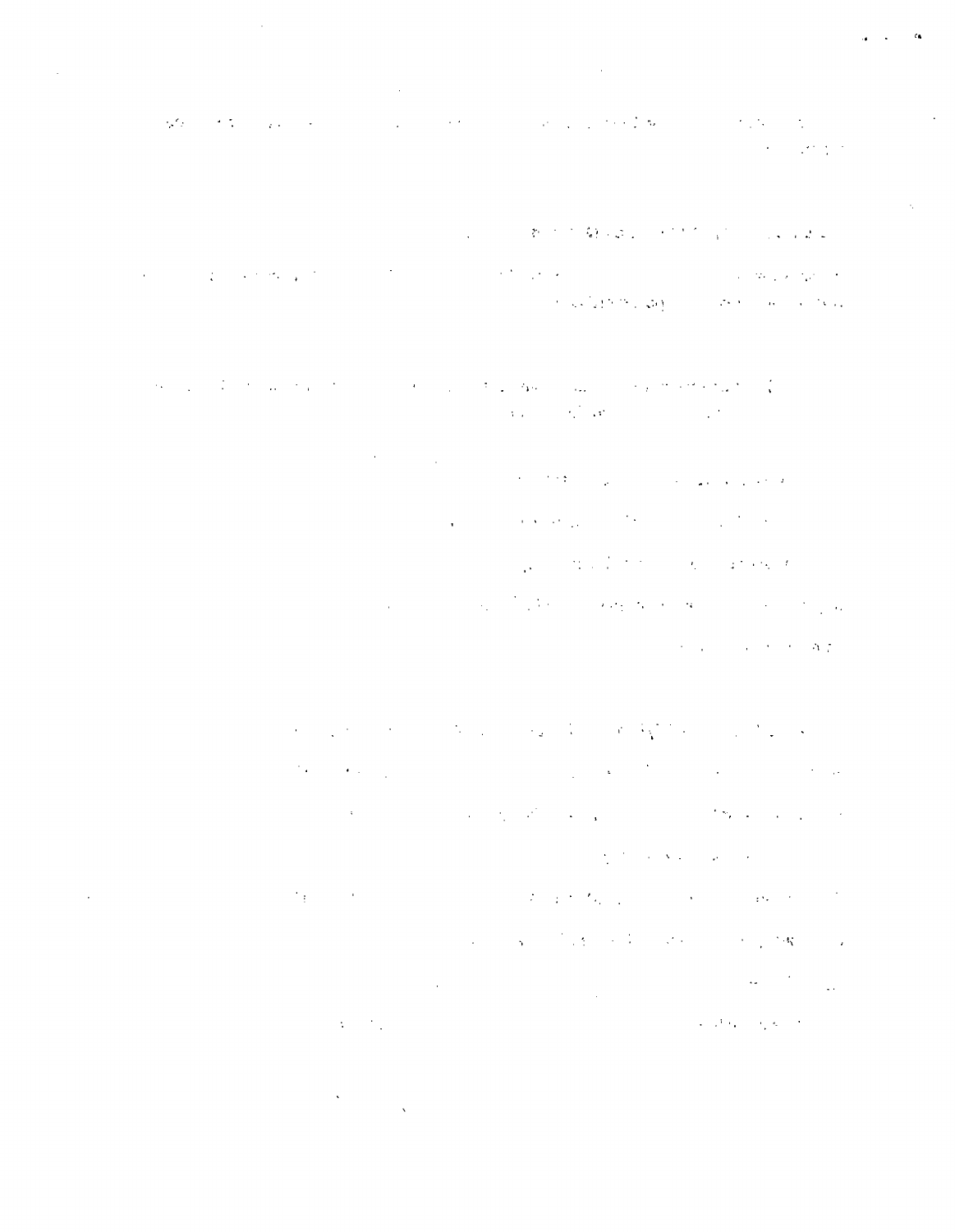**1 fares?** 

**2 COMMISSIONER KRIMBEL: Well, 3 currently, we have a cornmission put together. 4** As I said earlier, it is with our Department, **5 Department of Transportation, the Mayor's Office 6 of People with Disabilities, as well as the 7 Mayor's office. And we have been benchmarking 8 12 different cities . 9 I can tel l you right now that**  10 | we -- not counting tips. If you just count the 11 meter rate, our meter rate is second from the 12 **bottom.** It is the lowest. The only one lower **13 i s Washington, D.C. I f you add in the surcharge**  14 **for gasoline, which is the 50 cents and the 15 dollar, i t brings i t up to fourth from the**  16 **bottom out of the twelve cities that we looked T7 at. 18 Also, in that same data set, 19 the cost of gasoline, we are No. 1 across the 20 country. So as you can see, the economics of 21 this industry needs to be looked at and we need**  22 to do it right.

> **WADLINGTON REPORTING SERVICE, INC. (312) 372-5561**